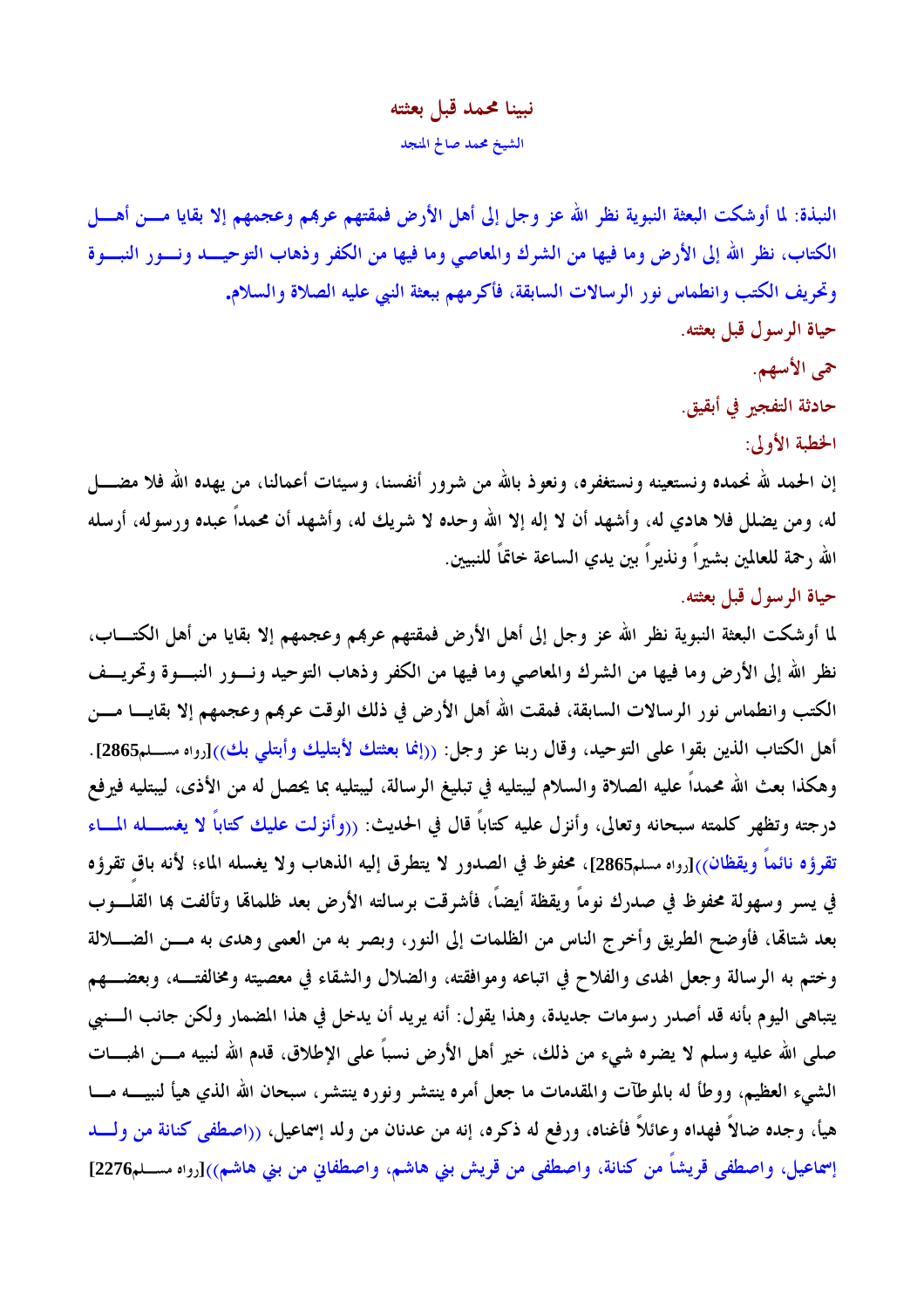هكذا قال عليه الصلاة والسلام، مظهراً نعمة ربه عليه في النسب، فاختار عز وجل نسب نبيه من أزكى القبائــــل وأفضل البطون وأطهر الأصلاب، ولذلك جاء في الأثر المشهور: ((خرجت من نكاح ولم أخرج من سفاح، مـــن لدن آدم إلى أن ولدني أبي وأمي، لم يصبني من سفاح الجاهلية شيء))[رواه الأجري في الشريعة957]، وهكذا في جميــــع طبقات نسبه الشريف عليه الصلاة والسلام من أبيه وأمه وحتى آدم، لم يكن في أي طبقة من طبقـــات نســــبه أي سفاح وإنما كانت كلها أنكحه صحيحة.

# وعلى سفاح ما التقى يوماً \*\*\* من الأيام من آبائه أبوان

من كل صلب طاهر أفضى إلى \*\*\* أحشاء طاهرة الإزار حصان

ولذلك لم يستطع قومه أن ينكروا علو نسبه ولا أن يطعنوا فيه، وعندما سأل هرقل أبا سفيان عن نســب الـــنبي عليه الصلاة والسلام اعترف مضطراً وقال: هو فينا ذو نسب.

لقد كانت حادثة الفيل العجيبة بمذه الأفواج من الطيور والأسراب المتعاقبة ذات الأحجار التي تضرب وترجم في جند أبرهة والفيل الذي معه، كان ذلك تسليطاً للأضواء على ذلك المكان الذي أهلك الله فيه أبرهة ومن معــــه، ولأجل من؟ لأجل البيت العتيق، ولأجل قريش التي كانت في ذلك البلد الأمين، وهذا هو الارتباط بسين ســـورة {أَلَمْ تَرَ كَيْفَ فَعَلَ رَبُّكَ}، والسورة التي تليها {لإيلاف قريش}، {أَلَمْ تَرَ كَيْفَ فَعَلَ رَبُّكَ بأَصْحَاب الْفِيل \* أَلَمْ يَجْعَلْ كَيْدَهُمْ فِي تَضْلِيل \* وَأَرْسَلَ عَلَيْهِمْ طَيْرًا أَبَابيلَ \* تَرْمِيهِمْ بحِجَارَةٍ مِـــنْ سِـــجِّيل \* فَجَعَلَهُـــمْ كَعَصْـــفِ مَأْكُول}[سورة الفيل1- 5]، لماذا حصل ذلك؟ {لِإيلَافِ قُرَيْش}[سورة قـــريش1] لاجتماعها وائتلافها، وحمايتها، حصل ذلك لإيلاف قريش، في هذا العام الذي سلطت الأضواء فيه على مكة بمذه الحادثة العجيبة التي سمع عنها العسالم في ذلك الوقت، الفرس والروم والعرب والعجم، واتجهت أنظار العرب إلى قريش ودانت لها بالفضل، وصـــارت مكانة قريش بسبب حادثة الفيل وسط العرب عالية جداً، ولذلك كان القرشي له ميزة وفضل، فبعث محمد عليه الصلاة والسلام في هذه القبيلة في هذا البلد الذي سلطت عليه الأضواء، وولد في ذلك العام التي حــدثت فيـــه تلك الحادثة العجيبة، إنها مقدمات من الله لنبيه عليه الصلاة والسلام، وكان العام الذي ولد فيه فيــــه البشــــارة بإهلاك الطاغوت والطغاة وولادة لفجر نور الحياة، وهكذا كان فيما حصل من النعم الظـاهرة والباطنـــة أمـــر عجيب، قال عليه الصلاة والسلام: ((بعثت من خير قرون بني آدم قرناً فقرناً حتى كنت من القرن الذي كنـــت فيه<sub>))</sub>.[رواه البخاري3557] رواه البخاري.

والقرن: هو الطبقة من الناس المجتمعين في عصر واحد.

وقد ولد عليه الصلاة والسلام وتوفي أبوه قبل أن يولد فكان يتيماً وكان اليتيم في غايسة الإرهـــاف في الحـــس والعاطفة، كانت تربية إلهية للنبي الكريم، وعندما استرضعت له أمه في بادية بني سعد وكان من عادة العسرب أن تسترضع للأطفال في البادية رغبة في تقوية أجسادهم وتقويم ألسنتهم، أقام عليه الصلاة والسلام وهو طفل صغير أربع سنوات رأت مرضعته من ألوان البركة ما أدهشها.

درت على ضئريه من بركاته \*\*\* بمقدمه أنواع بر وأنعم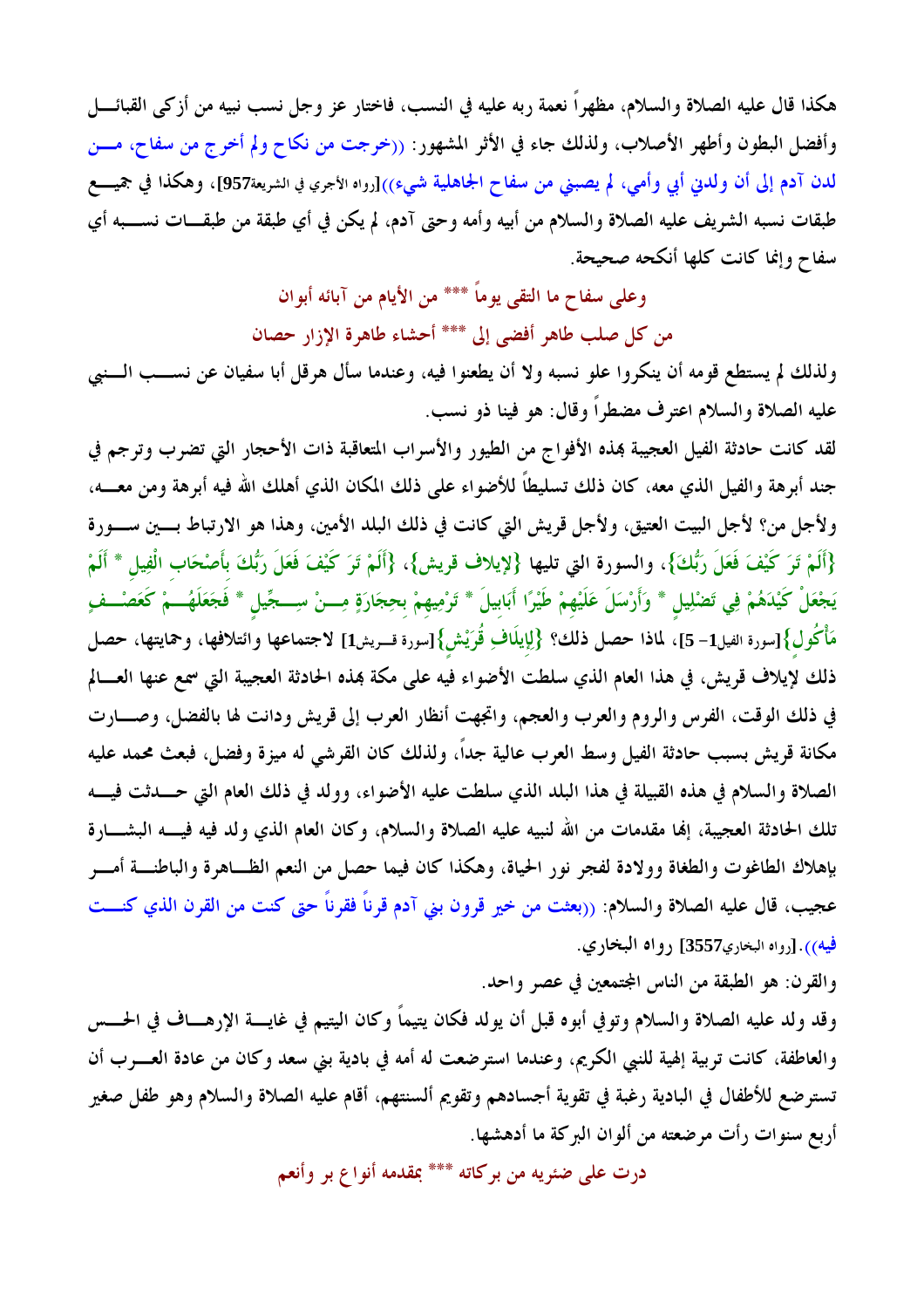وحدثت تلك الحادثة العجيبة وهو في بادية بني سعد، فروى مسلم[رواه مسلم216] عن أنس بن مالك: أن رسـول الله صلى الله عليه وسلم أتاه جبريل عليه السلام وهو يلعب مع الغلمان فأخذه فصرعه فشق عن قلبه، أضــــجعه وشق عن قلبه فاستخرج القلب، فاستخرج منه علقة، فقال: هذا حظ الشيطان منك، ثم غسله في طســـت مـــن ذهب بماء زمزم ثم لأمه – خاطه– ثم أعاده في مكانه، فسبحان الله الذي أرسل أعظم ملائكتـــه ليجــــري هـــــذه العملية لأعظم أنبيائه في الصغر،كانت هنالك مقدمات للنبوة، كانت هنالك موطآت أحداث قبل أن يبعث، لقد جرت هذه العملية في استخراج قلب النبي عليه الصلاة والسلام شق الصدر واستخراج القلب، واستخراج تلك العلقة السوداء حظ الشيطان، كل هذا لكي يهيئ نبيه منذ الصغر لما سيتزل عليه بعد ذلك من الوحي والنبسوة، لقد غسل القلب الشريف بماء زمزم، ذلك الماء المبارك، قال أنس في تلك الرواية: ثم لأمه ثم أعـــاده في مكانــــه، وجاء الغلمان يسعون إلى أمه — أي المرضعة — فقالوا: إن محمداً قد قتل؛ لأفمم رأوا شق صدر واستخراج قلـــب وهو مصروع، ملقىً على الأرض فقالوا: إن محمداً قد قتل فاستقبلوه، ذهبوا لانتظاره وهو منتقع اللـون، قــال أنس: وقد كنت أرمًى أثر ذلك المخيط أي الإبرة التي لؤم بما صدره بعد العملية، وقد كنت أرئـــي أثـــر ذلـــك المخيط الإبرة في صدره، ثم عاد للرواية عن الماضي فقال: فخشيت عليه حليمة السعدية فردت إلى أمه آمنة بنت وهب فأقام معها حتى ماتت بالأبواء أمه، منطقة بين مكة والمدينة، وكان عمره حينئذ ست سنين عليـــه الصــــلاة والسلام، انتقلَّ من أمه إلى جده الذي كفله بحنان بلا شكَّ ومعلوم حنو الجد على حفيده، ثم توفي جسده بمكسة وكان عمره عليه الصلاة والسلام ثماني سنين وجدك يتيماً، هكذا عليه الصلاة والسلام ينقله ربه في الكفالات إلى من يهتم به واحداً بعد واحد بحسب السن، في البداية مع أم ولا يصلح في هذا السن إلا أن يكون في حضــــانتها، ثم إلى جده ثم إلى عمه أبي طالب، فضمه إلى ولده بل قدمه عليهم، وظل عمه يحنو عليه ويرعاه، وفي ذلك الوقت لما بلغ اثنتي عشرة سنة في كفالة عمه أبي طالب ارتحل به إلى الشام في تجارة، والله عز وجل يقدر لنبيه الأمـــور في مصلحته تتابع واحداً بعد واحد، رآه بحيرا الراهب، كان راهباً صالحاً، كان راهباً يعرف علامات النبـــوة وأنــــه سيظهر نبي، وعندما رأى رسول الله صلى الله عليه وسلم وهو ابن اثنتي عشرة سنة أخذ بيده وقال ذلك الراهب النصراني شاهداً قال بصوت: هذا سيد العالمين، هذا رسول رب العالمين، هذا يبعثه الله رحمة للعالمين، فلما قيل له: كيف عرفت ذلك؟ قال: إنكم حين أشرفتم من العقبة — يعني يا أيها الوفد من قريش لما أشرفتم علينا من بعد — لم يبق حجر ولا شجر إلا خر ساجداً، سبحان الله الذي أرى ذلك الراهب هذه الآية، لم يبق حجر ولا شــــجر إلا خر ساجداً، الأشجار نزلت على الأرض خرت ساجدة، فرأى ذلك الراهب هذا المنظر قال: ولا يســـــجدان إلا لنبي، فكان هذا دافعاً لمزيد اهتمام وعناية بالغة من عمه، وخاف عليه فبعثه مع بعض غلمانه إلى مكة وأعاده.

لما رأى بحيرا قال نعرفه \*\*\* بما حفظنا من الأسماء والسيم

صفاته مكتوبة في التوراة والإنجيل، فكيف لا يعرفه من اطلع عليهما؟. ثم هيأ الله لنبيه أمراً فيه تعويد على القيادة وعلى مراعاة الآخرين، وعلى السعى في إصلاح أحـــوال الآخــــرين، وكانت هذه التربية عن طريق رعى الغنم، راعي الغنم يقودها، راعي الغنم يرعاها يحافظ عليها من الذئاب، إنسه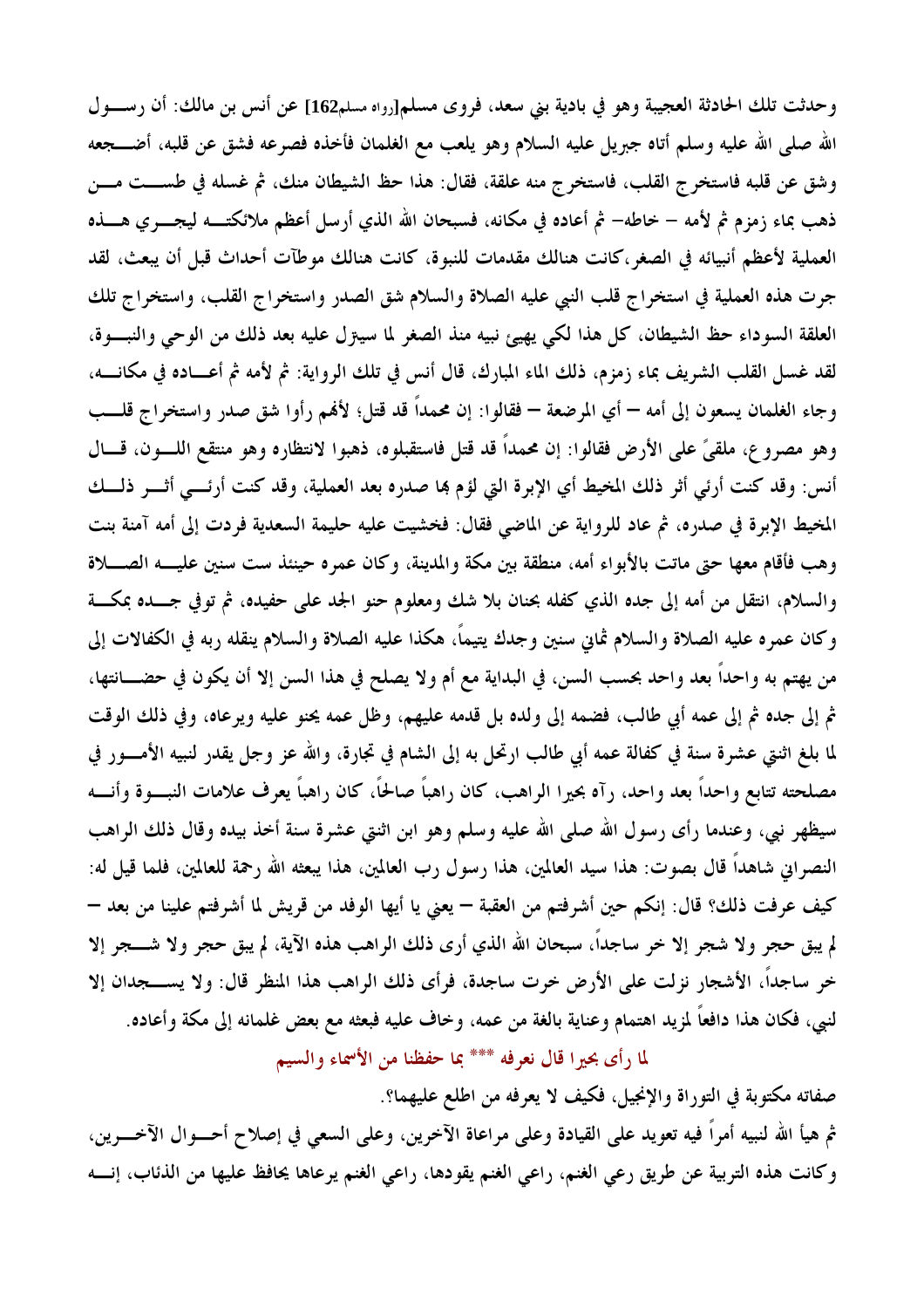يذهب بما إلى المرعى الحسن، ويختار لها أحسن الأراضي ترعى فيها، إنه يعالجها إذا مرضت، ويعزل هذه، ويعـــالج ويداوي الأخرى، وهكذا كانت رعاية الغنم في حياة جميع الأنبياء، فقال عليه الصلاة والسلام: ((ما بعث الله نبياً إلا رعي الغنم))، هذا تمهيد للرعاية الكبرى، هذا الرعي في الصغر تمهيد لرعاية البشر بعد ذلك، فقال أصـــحابه: وأنت؟ فقال: ((نعم، كنت أرعاها على قراريط لأهل مكة))[رواه البخاري2262] رواه البخاري.

ومن طبيعة الغنم يا عباد الله السكينة والوقار، ولذلك قال عليه الصلاة والسلام: ((السكينة في أهــــل الغــــنم)) وأخبر أن ((الفخر والخيلاء)) يعني: الكبر ((في الفدَّادين أهل الوبر))[رواه البخاري3499 ومســـلم52]. الفدَّاد راعــــي الإبل الذي يصيح صياحاً عظيماً، فهؤلاء في القلوب أقسى من أولئك بلا شك، والإنسان يتطبـــع بطبــــا ع مــــن يعايشه ويخالطه، وفي الغنم لمن تأملها سكينة ووقار فينتقل من هذه السكينة إلى نفس الراعي؛ ولذلك تجده أهـــدأ بالاً وأسكن نفساً وأوقر من ذاك.

كسب الرزق الحلال بعرق الجبين، إنه أمر عرفه النبي صلى الله عليه وسلم جيداً من خلال رعـــي الغـــنم علــــي قراريط لأهل مكة، كان في قريش امرأة تاجرة ذات شرف ومال فأراد الله لنبيه أمراً آخرٍ من أمور التكريم وسد الحاجة، {أَلَمْ يَجدْكَ يَتِيمًا فَآوَى \* وَوَجَدَكَ ضَالًّا فَهَدَى \* وَوَجَدَكَ عَائِلًا فَأَغْنَى} (سورة الضحى6-8)، فكيف أغناه؟ كانت امرأة ذات شرف ومال تستأجر الرجال في مالها وتضاربهم إياه بشيء تجعله لهم، فلما بلغها عن محمد صلى الله عليه وسلم ما بلغها من صدق حديثه وعظم أمانته وكريم أخلاقه بعثت إليه فعرضت عليه أن يخرج في مال لها إلى الشام تاجراً وتعطيه أفضل ما كانت تعطي غيره من التجار مع غلام لها يقال له: ميسرة، فقبلــــه رســــول الله صلى الله عليه وسلم وخرج في مالها على ذلك، ولما رجع وقد كسب خبرة في التجارة، وذهب إلى بلاد الشــــام، فالنبي عليه الصلاة والسلام هيأ الله له من الاطلاع على الأحوال الأخرى والبلدان الأخرى، فذهب إلى الشـــام مرتين، مرة في هذه التجارة ومرة في رحلة الإسراء إلى بيت المقدس جسداً وروحاً عليه الصلاة والسلام، وهكذا إذا قيل: هل خرج محمد عليه الصلاة والسلام من جزيرة العرب؟ فيقال: نعم، إلى بلاد الشام الـــتي تلـــي أرض الحجاز في البركة، التي دعا النبي صلى الله عليه وسلم لها بالبركة ثلاثاً: ((اللهم بارك لنا في شامنا، اللهم بارك لنا في شامنا، اللهم بارك لنا في شامنا))[رواه البخاري7094]، فكان في تلك الرحلة من الخبرات والتجارب والإطــــلاع على أحوال الناس في ذلك المكان، ولما رجع إلى مكة فرأت خديجة في مالها من الأمانة والبركة ما لم تر قبل ذلك، وأخبرها غلامها ميسرة بما رأى من النبي صلى الله عليه وسلم من الشمائل الكريمة والأخلاق الفاضـــلة والنـــهج الأمين مما دفعها إلى الزواج منه فحدثت نفيسة بنت منبه التي ذهبت إلى النبي صلى الله عليه وســـلم تفاتحـــه أن يتزوج خديجة، وتلك المرأة عاقلة إذا رأت الرجل بمذه الأخلاق شيء يدفعه إلى زواجها، ولذلك رضي بمذا الأمر وتم الزواج، ولم يتزوج رسول الله صلى الله عليه وسلم على خديجة حتى ماتت.[رواه الطبران1093] رواه الطـــــــبراني ورجاله رجال الصحيح.

وهكذا صار مع امرأة يتاجر لها في مالها، فأكسبه الله بمذا ما أغناه من فقره، نعم على نبيه تتــوالى، وإرادة الخــير والبركة بمذا النبي الكريم، ثم حصلت الحادثة التي رفعت شأن النبي عليه الصلاة والسلام في نظر قــــريش جميعــــاً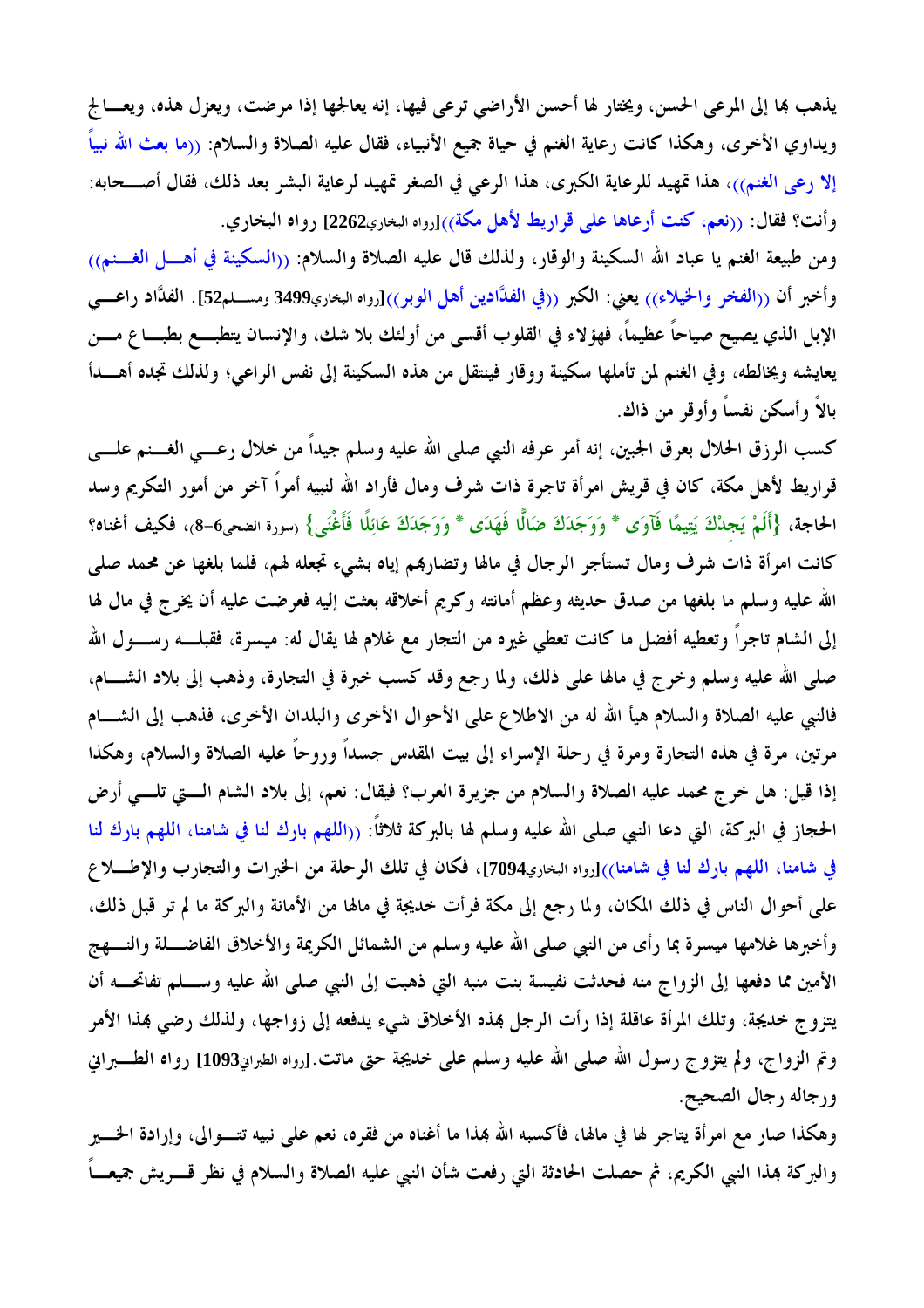بعدما شهدوا بأمانته شهدوا بعقله الراجح، كل هذا توطئة للنبوة ليعرفوا أن هذا الرجل هو أفضلهم فعلاً عقـــلاً وأمانة، فلما أرادوا أن يرفعوا الحجر بعدما هدم السيل البيت واختصموا من يرفع الحجر، وقريش بطون تتنافس في هذه القبيلة، فقالوا: يحكم بيننا أول رجل يخرج من هذه السكة، فقدر الله أن يخرج النبي صلى الله عليه وسلم ولم يخرج غيره من هذا الطريق، قدر أن يهدم البيت بالسيل وأن تعمره قريش، وأن يختلفوا في رفع الحجــــر، وأن يتفقوا على أن يحكم بينهم أول خارج من هذا الطريق، وأن يكون أول خارج هو محمد صلى الله عليه وسلم، ما هذا؟ قدر عجيب من الله عز وجل، والله عز وجل يقدم لنبيه بالمقدمات، ويهيئه للنبوة، والله إذا أراد شـــيئاً هيــــأ أسبابه، فكان رسول الله صلى الله عليه وسلم، فلما دخل عليهم قالوا: قد جاء الأمين، كانوا يعرفونه بالأمانــــة، وهكذا قام بتلك الحادثة المشهورة بما رزقه الله من العقل الراجح فعرفت قريش عقله بعدما عرفت أمانته.

لقد كان من الموطنات قبل البعثة النبوية أشياء عجيبة قد حصلت، عرف أناس ببعثته قبل أن يبعث، بحيرا الراهب صرح بذلك، وروى محمد بن إسحاق بإسناد حسن عن حسان بن ثابت، حسان بن ثابت كان بيثرب في المدينة، قبل الإسلام بمدة، يقول حسان: والله إني لغلام يفعه ابن سبع سنين أو ثمان أعقل كل ما سمعت، إذ سمعت يهودياً يصرخ بأعلى صوته على أطمة بيثرب: يا معشر يهود، حتى إذا اجتمعوا إليه قالوا له: ويلك مالك؟ قال: طلــع الليلة نجم أحمد الذي ولد به، سبحان الله، اليهودي يجمع اليهود في المدينة في يوم ولادة الـــنبي عليــــه الصــــلاة والسلام ليقول لليهود: طلع الليلة نجم أحمد الذي ولد به.

وروى أبو نعيم بسند حسن عن زيد بن عمرو بن نفيل: قال لي حبر من أحبار الشام: قد خرج في بلدك نـــبي أو هو خارج، قد خرج نجمه فارجع فصدقه واتبعه.

ومما حصل أيضاً ما رواه البخاري عن عائشة رضي الله عنها قالت: كان يوم بعاث يوم قدمه الله لرسوله صلى الله عليه وسلم، فقدم رسول الله صلى الله عليه وسلم المدينة وقد افترق ملؤهم وقتلت سرواقم، وجرحوا، قميئة لأن يأتي رسول الله صلى الله عليه وسلم بعد ذلك ليلم شتاقم ويكون له ذلك الموقع فيهم، وأيضاً: لقد شهد الـــنبي عليه الصلاة والسلام حلف المطيبين، حلف كان فيه عدل رغم أن الذين عقدوه من المشركين في الجاهلية، وقسال عليه الصلاة والسلام: ((شهدت حلف المطيبين مع عمومتي وأنا غـــلام، فمـــا أحـــب أن لي حمـــر الـــنعم وأني أنكثه<sub>))[روا</sub>ه احمــد1655] ولم يصب الإسلام حلفاً إلا زاده شدة، يعني: إذا كان حلفاً صحيحاً جاء الشر ع به مــــن الدفاع عن المظلومين ونحو ذلك، غمسوا أيديهم في الطيب فسمى بحلف المطيبين، وكان حلف المطيبين قبل ميلاد النبي عليه الصلاة والسلام بعد وفاة جده قصي، وحصل بعده حلف الفضول فسمي بحلف المطيبين؛ لأن السذين عقدوه هم الذين عقدوا الأول، يعني: العشائر التي عقدته والنبي عليه الصلاة والسلام شهد الثــاني ولم يشـــهد الأول، فكان هذا الحلف أيضاً مما شهده عليه الصلاة والسلام من إقرار العدل ونصرة المظلوم، فكان محبباً إليــــه جداً.

كان عليه الصلاة والسلام قبل بعثته يعرف حجراً بمكة جيداً، ما شأن هذا الحجر؟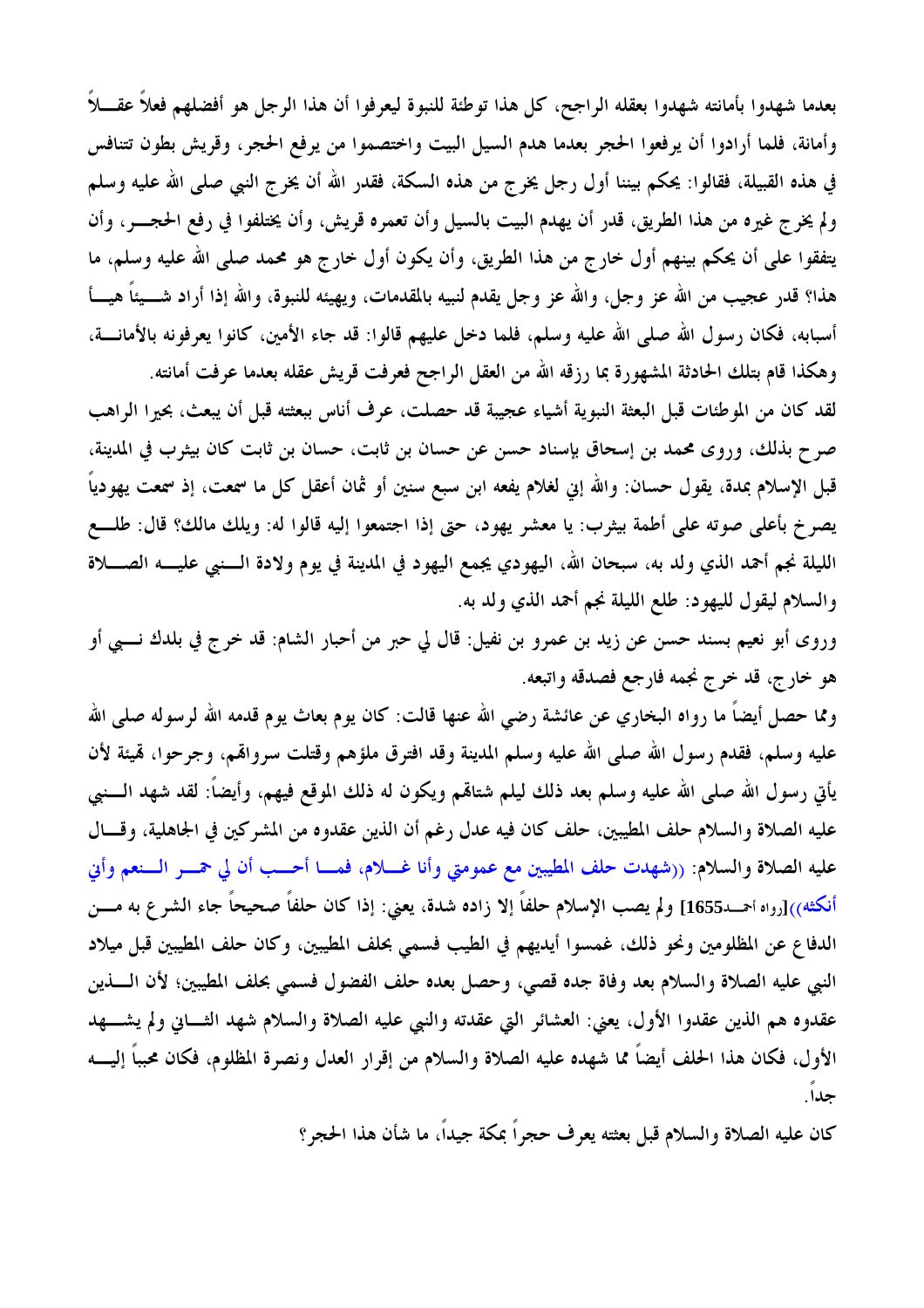روى مسلم في صحيحه عن النبي عليه الصلاة والسلام قال: ((إين لأعرف حجراً بمكة كان يسلم على قبـــل أن أبعث، إني لأعرفه الآن<sub>))[رواه مسلم2277]، سبحان الله حجر يسلم عليه فيسمع تسليمه قبل البعثــــة، والله يهيــــئ</sub> لنبيه ويوطئ له، حبب إليه الخلاء، فكان يخلو بغار حراء يتحنث فيه، لم يكن هناك طريقة معينة للتعبد قد نزلـــت عليه فلم يكن قد أوحى إليه بعد، حبب إليه الخلاء يصفو ذهنه وفكره في ذلك الغار، ويأخذ معه السويق تـــزوده به خديجة، وتعينه وهي تعلم وتلاحظ ما كان في ذلك الاعتكاف وتلك الخلوة من الآثار على نفســــه الشــــريفة، شهد الرهبان من النصارى والأحبار من اليهود والكهان من العرب بشأنه، ولذلك فإن ذلك النور الذي خـــرج من أمه أضاءت له قصور الشام عند ولادته قد أتبعته تلك الشهادات التي حصلت من هؤلاء، فمسن مشـــركي العرب كان ذلك الصحابي الجليل سواد بن قارب فسأله عمرٍ، وكان سواد في الجاهلية يتصل بالشياطين، كـــان كاهناً، فقال له عمر: ما أعجب ما جاءتك به جنيتك؟ حدثني يا سواد وأنت كنت كاهناً تتصل بالجن والشياطين حدثني عن أعجب ما جاءتك به جنيتك؟ فقال سواد رضي الله عنه: بينما أنا في السوق يوماً جاءتني أعرف فيهـــا الفزع فقالت: ألم تر الجن وإبلاسها، ويأسها من بعد إنكاسها، ولحوقها بالقلاص وأحلاسها. ألم تر الجن وإبلاسها، أسقط في أيديهم، ويأسها من بعد إنكاسها، ولحوقها بالقلاص – الإبل– وأحلاسها، فقال عمر: صدق، بينا أنـــا عند آلهتهم جاء رجل بعجل فذبحه، تذكر عمر في الجاهلية شيئاً آخر، رجلاً جاء بعجل فذبحه عند الآلهة كعـــادة المشركين، فصرخ به صارخ لم أسمع صارخاً قط أشد صوتاً منه، هذا الصارخ من الجن، يسمع عمـــر صـــوته ولا يري شخصه، يقول: يا جليح أمر نجيح رجل فصيح يقول: لا إله إلا الله، فوثب القوم، قلت: لا أبر ح حتى أعلم ما وراء هذا، ثم نادى: يا جليح أمر نجيح، رجل فصيح يقول: لا إله إلا الله، فقمت فما نشبنا أن قيل: هذا نبي. فهكذا إذن حصلت تلك الشهادات من الجن أيضاً قبل البعثة.

وروى أبو نعيم عن جابر رضي الله عنه قال: إن أول خبر كان بالمدينة بمبعث رسول الله صلى الله عليه وســــلم أن امرأة بالمدينة كان لها تابع من الجن، فجاء في صورة طائر أبيض وقع على حائط لهم، فقالت له: ألا تــــتزل إلينــــا فتحدثنا ونحدثك، وتخبرنا ونخبرك؟ فقال له: إنه قد بعث نبي بمكة حرم الزنا ومنع منا القرار، يعني الاستماع لخبر السماء.

## رمت الشياطينَ الرجوم لبثه \*\*\* وتنكس الأصنام للأذقان

والجن قمتف في الظلام بسجعها \*\*\* بنبوة المبعوث بالخيران

سبحان الله، شهد به إذن الجن والإنس واليهود والنصارى والمشركون شهدوا أيضاً قبل البعثة. اللهم صل وسلم وزد وبارك على نبينا محمد إمام الهدى، اللهم صل وسلم عليه، اللهم نســألك لـــه الوســـيلة والدرجة العالية الرفيعة، اللهم اجعلنا من أهل سنته ومن أتباعه، اللهم اجعلنا معه يوم الدين الله احشرنا في زمرته وأوردنا حوضه، وارزقنا الجنة معه يا رب العالمين. أقول قولي هذا وأستغفر الله لي ولكم فاستغفروه إنه هو الغفور الرحيم. وأوسعوا لإخوانكم يوسع الله لكم.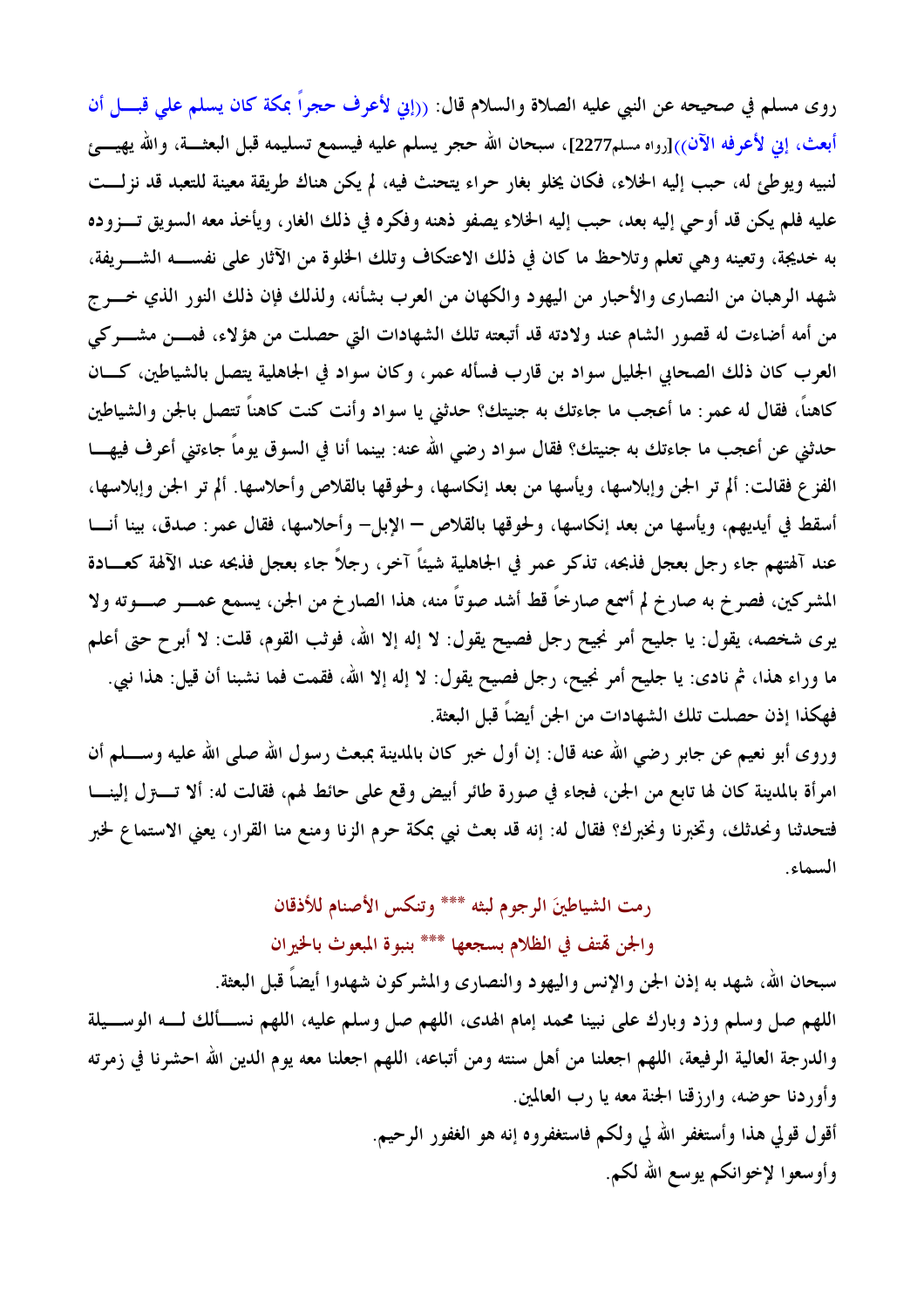الخطبة الثانية:

الحمد لله رب العالمين، أشهد أن لا إله إلا الله وحده لا شريك له رب الأولين والآخــــرين، خلــــق الســــماوات والأرض وجعل الظلمات والنور، ثم الذين كفروا بربمم يعدلون ويشركون، وأشهد أن محمداً رسول الله بعثه الله رحمة للعالمين، أشهد أنه رسول الله خاتم النبيين، أشهد أنه رسول الله المبعوث إلى الجن والإنس أجمعين، اللهم صل وسلم على نبيك محمد، وعلى آله وصحبه وذريته وأزواجه، وخلفائه وأتباعه إلى يوم الدين.

### حي الأسهم.

عباد الله:

{إِنَّ الْإِنسَانَ خُلِقَ هَلُوعًا \* إِذَا مَسَّهُ الشَّرُّ جَزُوعًا \* وَإِذَا مَسَّهُ الْخَيْرُ مَنُوعًا \* إلَّا الْمُصَلِّينَ }رسورة المسارج19–22)، الصلاة تطهر القلوب إذا كانت بحق وخشوع فلا بد أن يكون لها تأثير، وهناك كلام لو قيــــل للنـــــاس وهـــــم في سكرة وحمى ارتفاع الأسهم ما سمعوا، فإذا انخفضت والهارت أسعارها والسوق والمؤشرات قد اكتست بساللون الأحمر ربما فهموا ذلك وسمعوه، فيقال في هذا الوقت من الكلام ما لا يقال في ذاك. أيها الإخوة:

إن هذه السوق المليئة بالتلاعب والغش والتدليس والكذب والحيل إنما سوق ملوثة، والتلويـــث في كـــثير مـــن الشركات المحرمة أصلاً بالإضافة إلى التلاعبات الموجودة في هذه السوق، ومن الأمور المهمة التي ينبغي أن تتضح أولاً: الحكمة من رزقها فقد رزق خيراً كثيراً، الحكمة وضع الأشياء في مواضعها، قد نفهـــم أيهــــا الإخــــوة أن يشتري شخص أسهم شركة في التأسيس ليكون مشاركاً فيها من البداية، وهي شركة في أمور مباحة، تعمــــل في مجال مباح، وسهمها عند التأسيس سعره منخفض، والتوقعات الصحيحة تشير إلى ارتفاعه بعد ذلك، فيبقيه عنده حتى إذا قامت هذه الشركة وارتفع سعر السهم باعه فكسب، هذا التصرف مفهوم وفيه انتهاز للفرصة واستثمار لها، وفيه فرصة تجارية جيدة، لكن أن يبيع بعض الناس بيوقمم وسيارتمم وتبيع بعض النساء ذهبها، بناء على طلب زوجها أو على رغبتها؛ لأن النساء أيضاً قد شملتهن حمى الأسهم هذه، ثم يبقى الإنسان بلا بيت قد كان يملكـــه، ويتحمل عناءً بلا مركب ربما، يبيع أموراً من حاجاته الأساسية ليدخل في سوق هذا حال اضطراهما، إنه ليس من الحكمة في شيء، ثم إذا وصل الأمر إلى درجة الاقتراض الربوي للدخول في الأسهم، يقترضون بالحرام ليــــدخلوا في السوق الملوثة، فما هو الحكم هنا؟ هذا حرام، الاقتراض بالربا حرام، والدخول في تجارة كهذه بأموال أخذت من الحرام لا يبارك الله فيها، ولذلك تسارع إلى كثير منهم الخسارة، فبعد أن تآكلت الأرباح وصل التآكـــل إلى رأس المال، فالآن سيعاني من الخسارة بالإضافة للمال الذي يجب أن يسدده للمصرف الربوي الذي اقترض منه، فتصبح الخسارة مضاعفة، خسر رأس المال، ويجب أن يسدد فوق رأس المال الذي اقترضه، ليته سلم رأس ماله في حالات لرده، لكن عليه أن يرد الزيادة أيضاً، ولذلك من فعل هذا فعليه أن يتوب إلى الله فوراً ويخرج من السوق فوراً ليعيد المال الذي اقترضه بالربا فوراً؛ لأن هذا عقد باطل محرم لا يجوز المضى فيه، عقد الربا المحرم لا يجـــوز المضي فيه، وحتى لا تزداد الأمور سوءاً في سوق الأسهم وربما تذهب عليه الأموال، بقي بعضها الآن، فليعد المال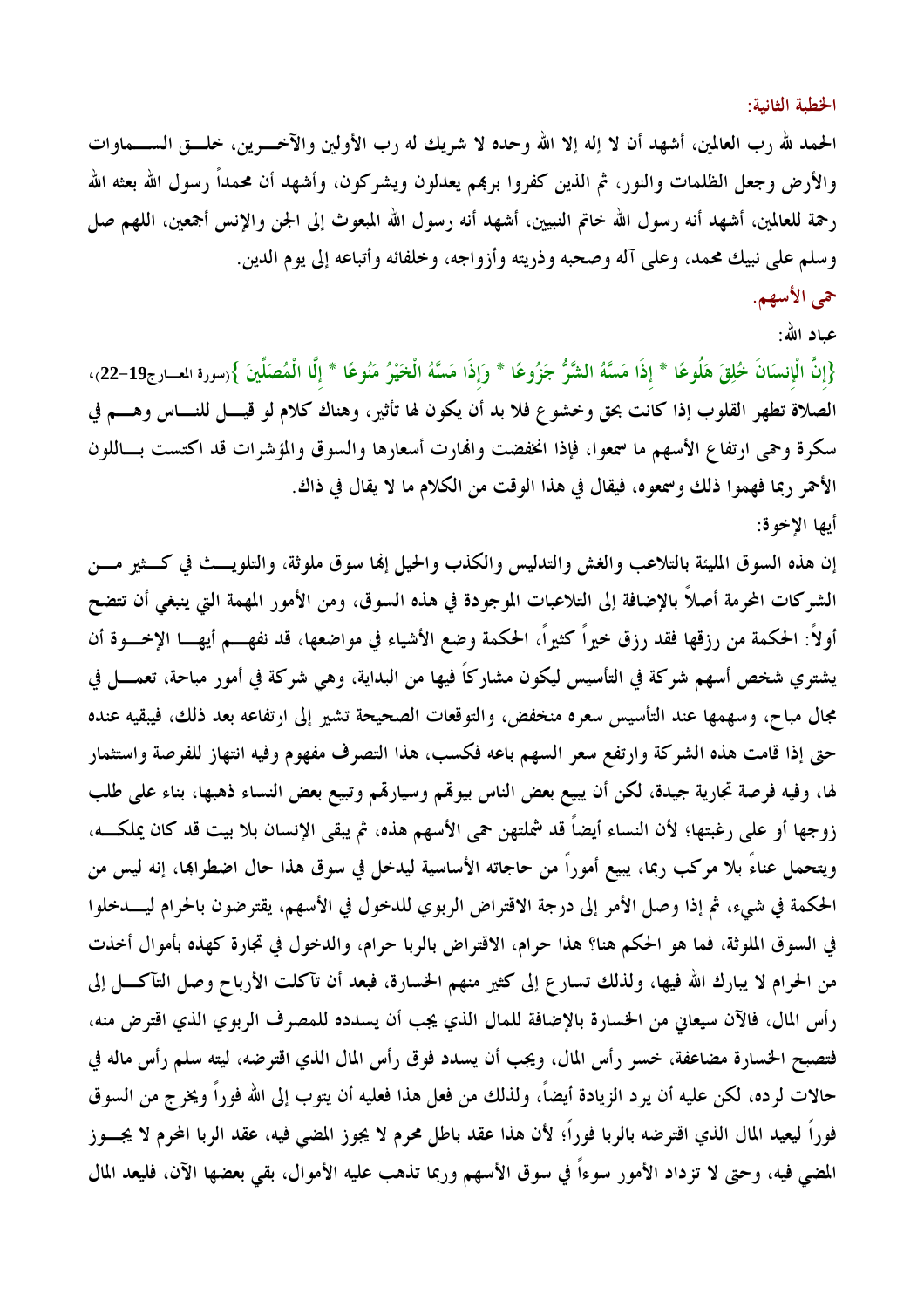الذي اقترضه بالربا فوراً؛ لأنه يجب عليه إيقاف العقد المحرم والتخلص من آثاره فوراً، وليس أن يقـــول: أبقيهــــا حتى تربح لعل السوق تنتعش، ولعلها ترتفع، يجب أن يعيده فوراً، وأن يعالج آثار القضية، ثم هنالك شــــركات في سوق الأسهم هي شركات خاسرة أصلاً، شركة زراعية لم يعد عندها زراعة ولا أشجار ولا ثمار، لم يعد عندها إلا التنك الذي كانت تعبئ فيه التمر، فكانوا يصنعون التنك، فهم لا يزالون يصنعون التنك، ويبيعون التنك، هـــذا كل ما تبقى من الشركة الزراعية، التنك، وشركة أخرى عندها كم رشاش من الماء، لا يصح أن تسمى شـــركة أصلاً، متخلفة وبدائية جداً، محصورة وهزيلة، كيف يمكن أن تنمو أسعار أسهم هذه الشركات لتصل المُــــات أو تتعدى الألف، كيف؟ إذن يتبين لنا أن التعامل في أسهم الشركات الخاسرة أو شبه المقفلة الـــتى ترتفـــع أســـعار أسهمها ارتفاعات غير مبررة أبداً، أن التعامل في هذا النو ع من الشركات هو قمار وميسر، وهذا هــــو الــــذي خلصنا إليه بعد المداولة والمناقشة مع بعض أهل الخبرة والعلم في مجال الأسهم، أن التداول في الشركات الخاسرة التي أسعار أسهمها في العلو بغير مبرر إطلاقاً أن المضاربة في أسهم هذه الشركات نوع من الميسر والمقامرة، هـــذا تجلى بوضوح الآن، وإذا انخسفت هذه الأسعار تبينت حقيقة هذه الشركات، إذا أرادت الشركة التصفية الآن ما هو سعرها الحقيقي في السوق، وبكم سيشتريها التجار، لو باعوها صفوها، عند ذلـــك يتــــبين أن كــــل هــــذه الارتفاعات وهمية، فما حكم الدخول في الأوهام والشراء والبيع في الأوهام؟ الجواب: ميسر وقمـــار، نفهـــم أن شركة قوية لها خدمات ومنتجات وتربح أرباحاً، وكلما زادت أرباحها وخرجت ميزانيتـــها ربــــع الســـنوية أو السنوية وقد ازدادت أرباحها ارتفعت أسهمها هذا شيء مفهوم، والتجارة فيها على أساس، أما تلك فالتجـــارة فيها ميسر ومقامرة، وكذلك فإن هذه الحمى التي حصلت فلم يبق خارجاً عنها إلا القليل ودخل فيها الذي يفهم والذي لا يفهم والذي عنده خبرة والذي ليس عنده خبرة قد كشفت معادن الناس، هـــذه جلطـــات، وهـــذه مستشفيات الآن ازدهر سوقها ضغط، سكر، {إنَّ الْإنسَانَ خُلِقَ هَلُوعًا \* إذَا مَسَّهُ الشَّرُّ جَزُوعًـــا \* وَإذَا مَسَّـــهُ الْخَيْرُ مَنُوعًا}رسورة العـــارج19-21)، إنها عبارة ظاهرة في سوق الأسهم اليوم، غم ونكد، طلاق حصل، جلطــــات، ثلاثة عشر جلطة، كذا وكذا، تسمع أخباراً عجيبة من أحوال الناس.

وهذه المرأة المسكينة تقول: حالي مع زوجي وحال زوجي بالبيت وحاله مع أولاده بحسب المؤشر، فــإذا كـــان أخضر فإن العلاقة حسنة، وإذا كان أحمر فالعلاقة في غاية السوء، والأخلاق في غاية السوء سب وشـــتم ولعـــن وهكذا، اصطبغت الحياة بألوان المؤشرات وانعكست تلك الألوان على هذه الأمزجة والعقول والنفوس فصـــار التعامل عليها، وبناء على ذلك صار طلاق وفرقة ومشكلات بين الناس بمذا السبب، فالقضية كارثة خطـــيرة، لا بد أن يتصدى لها أهل العلم والدعوة والأخصائيون الاجتماعيون والنفسيون وعقلاء الناس؛ لأن المسألة ليســت هذه السهولة، والناس يقولون: قد تعاود الارتفاع وقد تنخفض زيادة، وقد نلحق بالذين خسـروا في البلــدان الأخرى، والهارت أسواق الأسهم فيها، وآخرون يقولون: لا، إلها سترتفع، هذا خرج وهــؤلاء بـــاعوا فجـــأة، وهكذا أشياء وإشاعات، بيع أخبار، موظفون يخونون الأمانة في حفظ أسرار المصـــارف والشــــركات فيبيعـــون